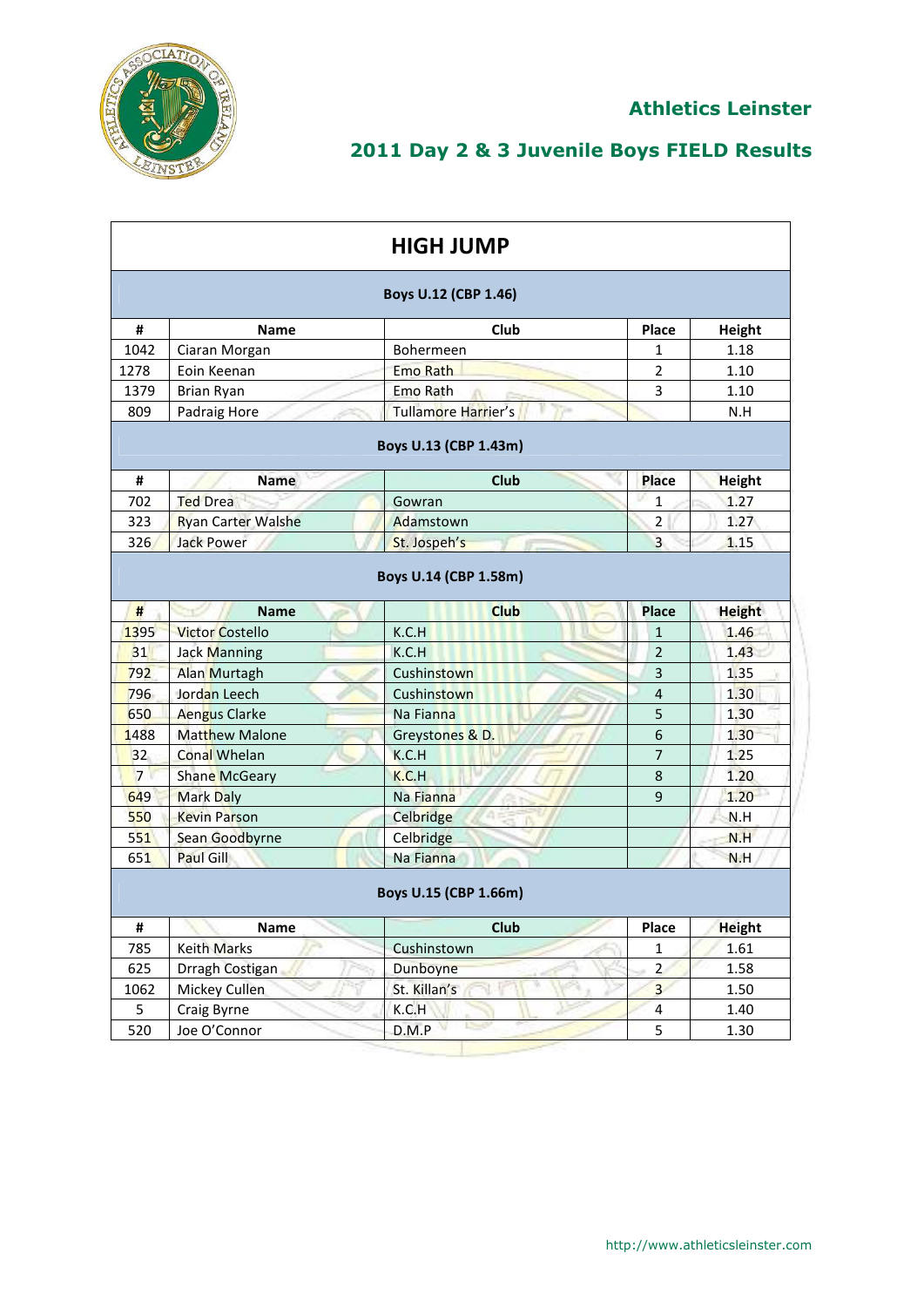

|      |                             | Boys U.16 (CBP 1.76m)                |                |                 |
|------|-----------------------------|--------------------------------------|----------------|-----------------|
| #    | <b>Name</b>                 | Club                                 | Place          | Height          |
| 95   | <b>Adam Murphy</b>          | St. L'O.Toole                        | 1              | <b>CBP 1.80</b> |
| 812  | <b>Mark Rogers</b>          | St. Peter's                          | $\overline{2}$ | 1.75            |
| 364  | Aaron Fenlon                | St. Joseph's                         | 3              | 1.50            |
| 527  | Daniel Finley               | Glenmore                             | 4              | 1.45            |
| 314  | Donal Kearns                | Tara                                 | 5              | 1.45            |
| 704  | Sean O'Neill                | Gowran                               | 6              | 1.40            |
| 525  | Nathan McGreehan            | Genmore                              | $\overline{7}$ | 1.35            |
|      |                             | Boys U.17 (CBP 1.90m)                |                |                 |
| #    | <b>Name</b>                 | <b>Club</b>                          | Place          | <b>Height</b>   |
| 303  | Jamie Murtagh               | St. Andrew's                         | 1              | 1.70            |
| 522  | <b>Christopher Culleton</b> | D.M.P                                | J2             | 1.65            |
| 976  | <b>Craig Coffey</b>         | St. Abban's                          | J2             | 1.65            |
|      |                             | Boys U.18 (CBP 2.05m)                |                |                 |
| #    | <b>Name</b>                 | <b>Club</b>                          | Place          | <b>Height</b>   |
| 974  | <b>Conor Daly</b>           | St. Abban's                          | 1              | 1.80            |
| 784  | <b>Conor Doran</b>          | Cushinstown                          | $\overline{2}$ | 1.70            |
| #    | <b>Name</b>                 | Boys U.19 (CBP 2.10m)<br><b>Club</b> | <b>Place</b>   | <b>Height</b>   |
| 1342 | Shane Murphy                | Menapian's                           | $\mathbf{1}$   | 1.70            |
| 555  | Eoin Moore                  | <b>Celbridge</b>                     | $\overline{2}$ | 1.45            |
|      |                             | <b>LONG JUMP</b>                     |                |                 |
|      |                             | Boys U.12 (CBP 4.60)                 |                |                 |
| #    | Name                        | Club                                 | Place          | <b>Distance</b> |
| 871  | Christopher Whittle         | Tullamore Harrier's                  | 1              | 4.00            |
| 870  | Cormac Izuchukwu            | <b>Tullamore Harrier's</b>           | $\overline{2}$ | 3.87            |
| 790  | Daniel Tully                | <b>Cushinstown</b>                   | $\overline{3}$ | 3.85            |
| 658  | Conal Clancy                | Menapian's                           | 4              | 3.83            |
| 874  | Mark Milneck                | Tullamore Harrier's                  | 5              | 3.74            |
| 620  | Luke Gorham                 | St. Gerard's                         | 6              | 3.65            |
| 594  | <b>Tadhg Murtagh</b>        | Kildare                              | $\overline{7}$ | 3.64            |
| 455  | Eoin Conneff                | Naas                                 | 8              | 3.59            |
| 788  | <b>Tadhg McCann</b>         | Cushinstown                          | 9              | 3.43            |
| 19   | <b>Edward Dunne</b>         | K.C.H                                | $10\,$         | 3.42            |
| 836  | Aaron Mangan                | Edenderry                            | 11             | 3.37            |
| 559  | Rhys Blakeney               | Celbridge                            | 12             | 3.31            |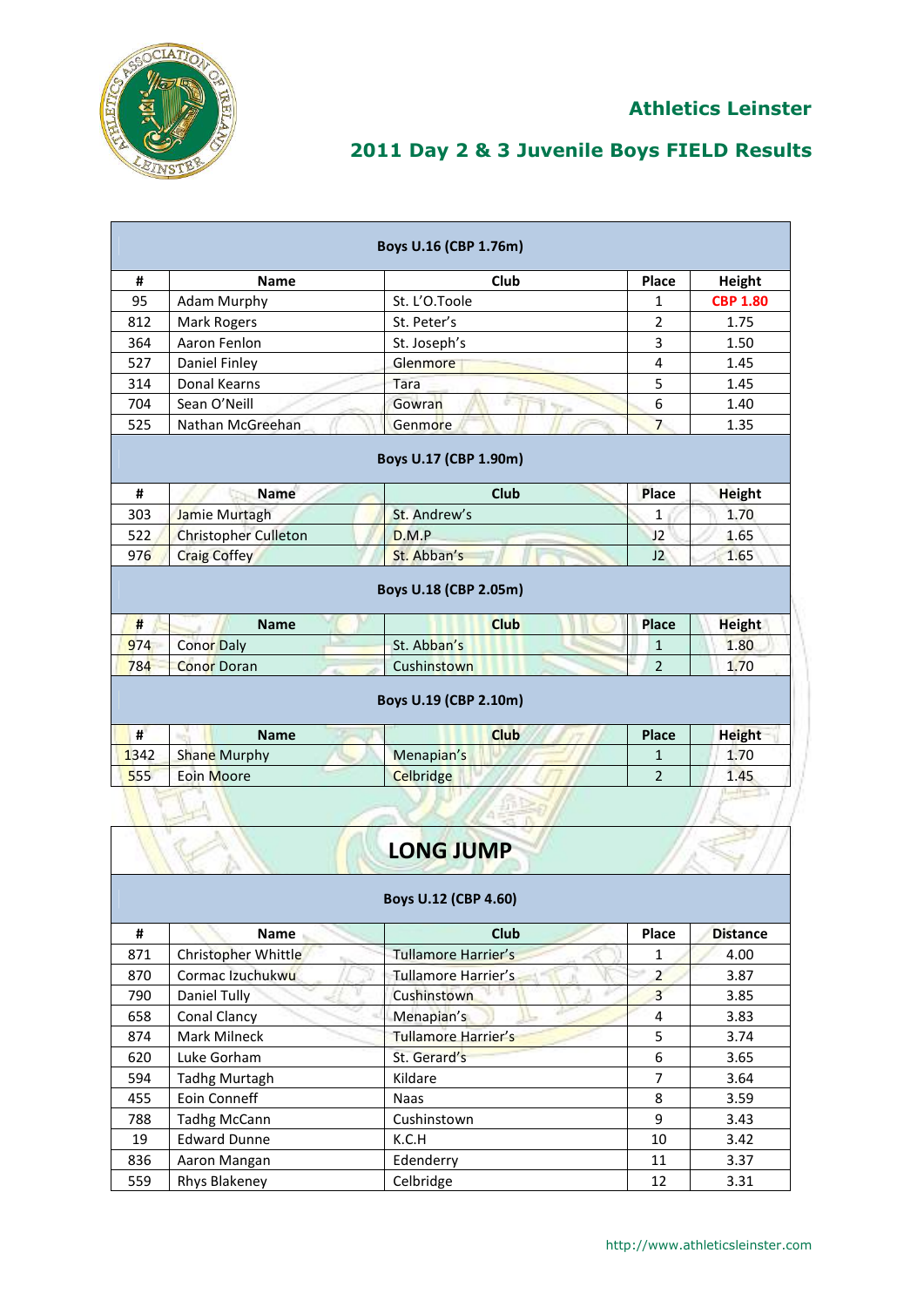

| 947  | <b>Brandon Sinnott</b>   | <b>Bree</b>               | 13               | 3.29            |
|------|--------------------------|---------------------------|------------------|-----------------|
| 777  | Dan Lawlor               | Roundwood & D.            | J14              | 3.27            |
| 20   | Johnny Colins            | K.C.H                     | J14              | 3.27            |
| 763  | Conor McHugh             | <b>Mullingar Harriers</b> | 16               | 3.22            |
| 1004 | Louis Lalor              | Greystones & D.           | 17               | 3.20            |
| 1349 | Eoin Keenan              | Emo/Rath                  | 18               | 3.05            |
| 552  | <b>Rory Hanratty</b>     | Celbridge                 | J19              | 2.81            |
| 18   | Colm Murpjy              | K.C.H                     | J19              | 2.81            |
| 643  | Jack O'Donohue           | Na Fianna                 | 21               | 2.49            |
| 781  | <b>Tony Mooney</b>       | Roundwood & D.            | 22               | 2.45            |
| 558  | Daniel Ecock             | Celbridge                 | 23               | 2.41            |
|      |                          | Boys U.13 (CBP 4.80m)     |                  |                 |
| #    | <b>Name</b>              | <b>Club</b>               | Place            | <b>Distance</b> |
| 662  | David McDonald           | Menapian's                | $\mathbf{1}$     | <b>CBP 4.84</b> |
| 91   | <b>Conor Brennan</b>     | St. L. O'Toole            | $\overline{2}$   | 4.38            |
| 610  | <b>Marc Shelly</b>       | Fr. Murphy                | 3                | 4.30            |
| 999  | <b>Rian Kealy</b>        | Dunshaughlin              | $\overline{4}$   | 4.26            |
| 626  | <b>Darragh Gilmartin</b> | Dunboyne                  | 5                | 3.89            |
| 323  | <b>Ryan Carty Walshe</b> | Adamstown                 | $\boldsymbol{6}$ | 3.58            |
| 936  | <b>Michael Kinsella</b>  | Enniscorthy               | $\overline{7}$   | 3.54            |
| 10   | John Dillon              | K.C.H                     | 8                | 3.50            |
| 646  | <b>Daniel Devine</b>     | Na Fianna                 | 9                | 3.42            |
| 982  | Padraig Cunningham       | <b>Blackrock</b>          | 10               | 3.38            |
| 381  | Pardiag Reville          | Kilmore Mrs.              | 11               | 3.29            |
| 382  | <b>Christor Reville</b>  | Kilmore Mrs.              | 12               | 3.28            |
| 1385 | David O'Connor           | St. Joseph's              | 13               | 3.26            |
| 1391 | <b>John Nolan</b>        | K.C.H                     | 14               | 3.23            |
| 13   | <b>Eric Mahon</b>        | K.C.H                     | 15               | 3.20            |
| 462  | Michael O'Dea            | <b>Naas</b>               | 16               | 2.94            |
| 774  | <b>Alex Bayley</b>       | Roundwood & D.            | 17               | 2.63            |
| 548  | <b>Shane Roberts</b>     | Celbridge                 | 18               | 2.51            |
| 773  | <b>Daniel Murphy</b>     | Roundwood & D.            | 19               | 2.44            |
| 776  | Conor Smith              | Roundwood & D.            | 20               | 2.30            |
|      |                          | Boys U.14 (CBP 5.73m)     |                  |                 |
| #    | <b>Name</b>              | <b>Club</b>               | Place            | <b>Distance</b> |
| 1006 | <b>Conor Dempsey</b>     | Greystone's & D.          | $\mathbf{1}$     | 4.92            |
| 946  | Ryan Murray              | <b>Bree</b>               | 2                | 4.57            |
| 324  | Liam Stafford            | Adamstown                 | 3                | 4.24            |
| 1005 | Jamie Fallon             | Greystone's & D.          | 4                | 4.03            |
| 792  | Alan Murtagh             | Cushinstown               | 5                | 4.03            |
| 892  | <b>Gerard Godley</b>     | Tullamore Harrier's       | 6                | 3.96            |
| 750  | Kevin Giles              | Mullingar Harrier's       | 7                | 3.96            |
| 7    | Shane McGeary            | K.C.H                     | 8                | 3.83            |
| 595  | John Fitzsimons          | Kildare A.C               | 9                | 3.82            |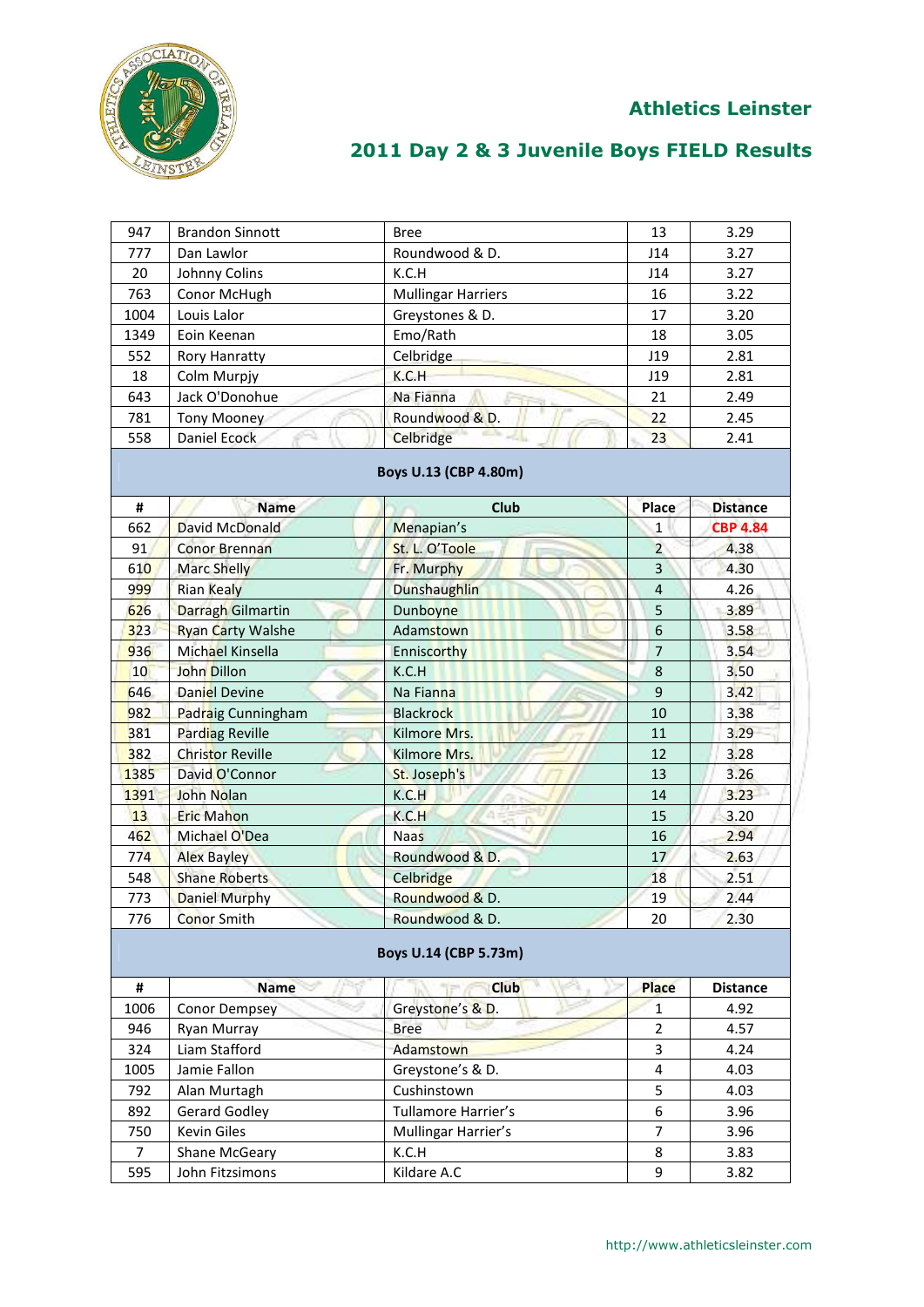

| 596  | Matthew Doyle         | Kildare A.C                          | J10            | 3.80            |
|------|-----------------------|--------------------------------------|----------------|-----------------|
| 879  | Conor Butler          | <b>Tullamore Harriers</b>            | J10            | 3.80            |
| 747  | Declan Brady          | <b>Mullingar Harriers</b>            | J12            | 3.67            |
| 1367 | Eoin Gallaghger       | <b>Mullingar Harriers</b>            | J12            | 3.67            |
| 893  | Darius Adamorius      | <b>Tullamore Harriers</b>            | 14             | 3.63            |
| 878  | <b>Mathew Molloy</b>  | <b>Tullamore Harriers</b>            | 15             | 3.52            |
| 748  | Niall Brady           | <b>Mullingar Harriers</b>            | 16             | 3.31            |
| 771  | Cathal O'hAodha       | Roundwood & D.                       | 17             | 2.89            |
|      |                       | Boys U.15 (CBP m)                    |                |                 |
| #    | <b>Name</b>           | <b>Club</b>                          | Place          | <b>Distance</b> |
| 625  | Darragh Costigan      | Dunboyne                             | 1              | 4.90            |
| 543  | Lorcan Everard        | Celbridge                            | $\overline{2}$ | 4.78            |
| 785  | <b>Keiths Marks</b>   | Cushinstown                          | 3              | 4.77            |
| 545  | <b>Daniel Cahill</b>  | Celbridge                            | 4              | 4.75            |
| 27   | <b>Aaron Barron</b>   | K.C.H                                | 5              | 4.70            |
| 539  | Sean Flanagan         | LeCheile                             | 6              | 4.65            |
| 582  | <b>Eoin Troy</b>      | Suncroft                             | $\overline{7}$ | 4.47            |
| 795  | <b>Luke McCabe</b>    | Cushinstown                          | 8              | 4.44            |
| #    | <b>Name</b>           | Boys U.16 (CBP 6.04m)<br><b>Club</b> | <b>Place</b>   | <b>Distance</b> |
| 96   | <b>Owen Scully</b>    | St. L'O.Toole                        | $\mathbf{1}$   | 5.56            |
| 95   | <b>Adam Murphy</b>    | St. L'O. Toole                       | $\overline{2}$ | 5.53            |
| 528  | <b>Conor Durin</b>    | Glenmore                             | 3              | 5.51            |
| 898  | <b>Dean Power</b>     | Tillamore Harrier's                  | 4              | 5.47            |
| 945  | <b>Paddy Devereux</b> | <b>Bree</b>                          | 5              | 5.02            |
| 935  | <b>Ciaran Joyce</b>   | Enniscorthy                          | 6              | 4.79            |
| 597  | <b>Niall Kelly</b>    | Kildare                              | 7              | 4.68            |
| 857  | <b>Ciaran Flynn</b>   | <b>North Laois</b>                   | 8              | 4.59            |
| 787  | Sean McCann           | Cushinstown                          | 9              | 4.32            |
| 622  | Seamus Woods          | St. Gerard's                         | 10             | 4.29            |
| 786  | <b>Shane Joyce</b>    | Cushinstown                          | 11             | 4.18            |
| 1007 | Lorcan Lalor          | Greystones & D.                      | 12             | 4.12            |
| 794  | Conor Flanagan        | Cushinstown                          | 13             | 3.98            |
| 397  | Luke O Brien          | <b>Boyne</b>                         | 14             | 3.89            |
| 1374 | Kaan McKenna          | St. Gerard's                         | 15             | 3.84            |
| 361  | Alan Saunders         | St. Joseph's                         | 16             | 3.47            |
|      |                       |                                      |                |                 |
|      |                       | Boys U.17 (CBP 6.36m)                |                |                 |
| #    | Name                  | Club                                 | Place          | <b>Distance</b> |
| 932  | Colin Nolan           | Enniscorthy                          | 1              | 6.07            |
| 858  | Darragh Bannon        | North Laois                          | $\overline{2}$ | 5.56            |
| 1368 | Shane Whelan          | St. Killain's                        | 3              | 5.54            |
| 655  | Joshua Devine         | Na Fianna                            | 4              | 5.40            |
| 976  | Craig Coffey          | St. Abban's                          | 5              | 5.39            |
|      |                       |                                      |                |                 |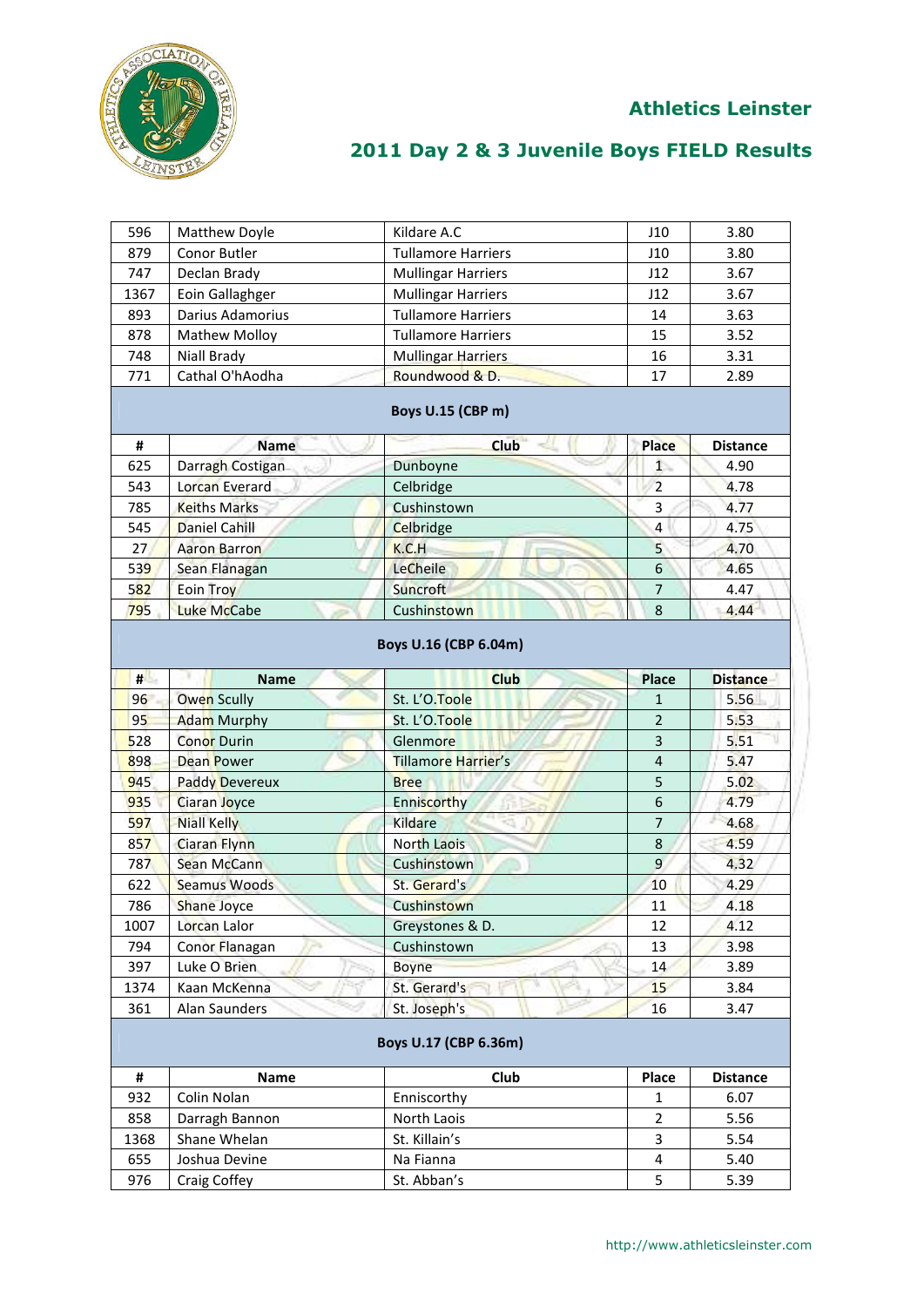

#### **Athletics Leinster**

### **2011 Day 2 & 3 Juvenile Boys FIELD Results**

| 933                   | James Kells          | Enniscorhty           | 6              | 4.65            |  |  |
|-----------------------|----------------------|-----------------------|----------------|-----------------|--|--|
|                       |                      |                       |                |                 |  |  |
| Boys U.18 (CBP 6.62m) |                      |                       |                |                 |  |  |
| #                     | <b>Name</b>          | Club                  | Place          | <b>Distance</b> |  |  |
| 671                   | <b>Tony Stafford</b> | Menapians             | 1              | 6.55            |  |  |
| 975                   | Denis Brophy         | St. Abban's           | 2              | 5.94            |  |  |
| 1343                  | lan Kehoe            | Menapian's            | 3              | 4.71            |  |  |
|                       |                      |                       |                |                 |  |  |
|                       |                      |                       |                |                 |  |  |
|                       |                      | Boys U.19 (CBP 6.70m) |                |                 |  |  |
| #                     | <b>Name</b>          | <b>Club</b>           | <b>Place</b>   | <b>Distance</b> |  |  |
| 100                   | Simon Doyle          | St. L. O'Toole        | 1              | 6.59            |  |  |
| 21                    | David McGreary       | K.C.H                 | $\overline{2}$ | 6.14            |  |  |
| 1375                  | Daniel Doran         | Cushinstown           | 3              | 5.13            |  |  |
|                       |                      |                       |                |                 |  |  |

|                       |                                                                                 | <b>SHOT</b>                |                |                 |  |  |  |
|-----------------------|---------------------------------------------------------------------------------|----------------------------|----------------|-----------------|--|--|--|
|                       | Boys U.12 (CBP 9.42m)                                                           |                            |                |                 |  |  |  |
| #                     | <b>Name</b>                                                                     | <b>Club</b>                | Place          | <b>Distance</b> |  |  |  |
| 809                   | Padraig Hore                                                                    | Taghmon                    | $\mathbf{1}$   | 7.28            |  |  |  |
| 1378                  | <b>Eoin Keenan</b>                                                              | Emo Rath                   | $\overline{2}$ | 7.22            |  |  |  |
| 1053                  | Jack McWey                                                                      | Newbridge                  | 3              | 7.21            |  |  |  |
| 875                   | Ciaran Mulligan                                                                 | <b>Tullamore Harrier's</b> | $\overline{4}$ | 6.87            |  |  |  |
| 5442                  | Gavin Byrne                                                                     | Celbridge                  | 5              | 5.68            |  |  |  |
| #                     | Boys U.13 (CBP 11.39)<br><b>Club</b><br>Place<br><b>Distance</b><br><b>Name</b> |                            |                |                 |  |  |  |
| 877                   | <b>Eoin Mulligan</b>                                                            | <b>Tullamore Harrier's</b> | $\mathbf{1}$   | 10.04           |  |  |  |
| 387                   | <b>Matthew Cullen</b>                                                           | <b>Brow Rangers</b>        | $\overline{2}$ | 8.54            |  |  |  |
| 388                   | <b>Partick Darcy</b>                                                            | <b>Brow Ranger's</b>       | $\overline{3}$ | 8.43            |  |  |  |
| 548                   | <b>Jack Power</b>                                                               | Adamstown                  | 4              | 7.10            |  |  |  |
| 775                   | Matthew Byrne                                                                   | Roundwood & D.             | 5              | 6.65            |  |  |  |
| 774                   | <b>Alex Bayley</b>                                                              | Roundwood & D.             | 6              | 6.45            |  |  |  |
| 347                   | <b>Kevin Power</b>                                                              | St. Joseph's               | 7              | 6.28            |  |  |  |
| 776                   | Conor Smith                                                                     | Roundwood & D.             | 8              | 5.65            |  |  |  |
| Boys U.14 (CBP 13.20) |                                                                                 |                            |                |                 |  |  |  |
| #                     | <b>Name</b>                                                                     | <b>Club</b>                | Place          | <b>Distance</b> |  |  |  |
| 31                    | <b>Jack Manning</b>                                                             | K.C.H                      | 1              | 10.43           |  |  |  |
| 811                   | <b>Martin McGrane</b>                                                           | St. Peter's                | $\overline{2}$ | 8.68            |  |  |  |

389 Adam Kelly **Brow Ranger's** 3 8.49 893 Darius Adamonis | Tullamore Harrier's | 4 | 8.18 595 John Fitzsimons | Kildare | 5 | 7.17 The Test of the Cushinstown Cushinstown 6 6.85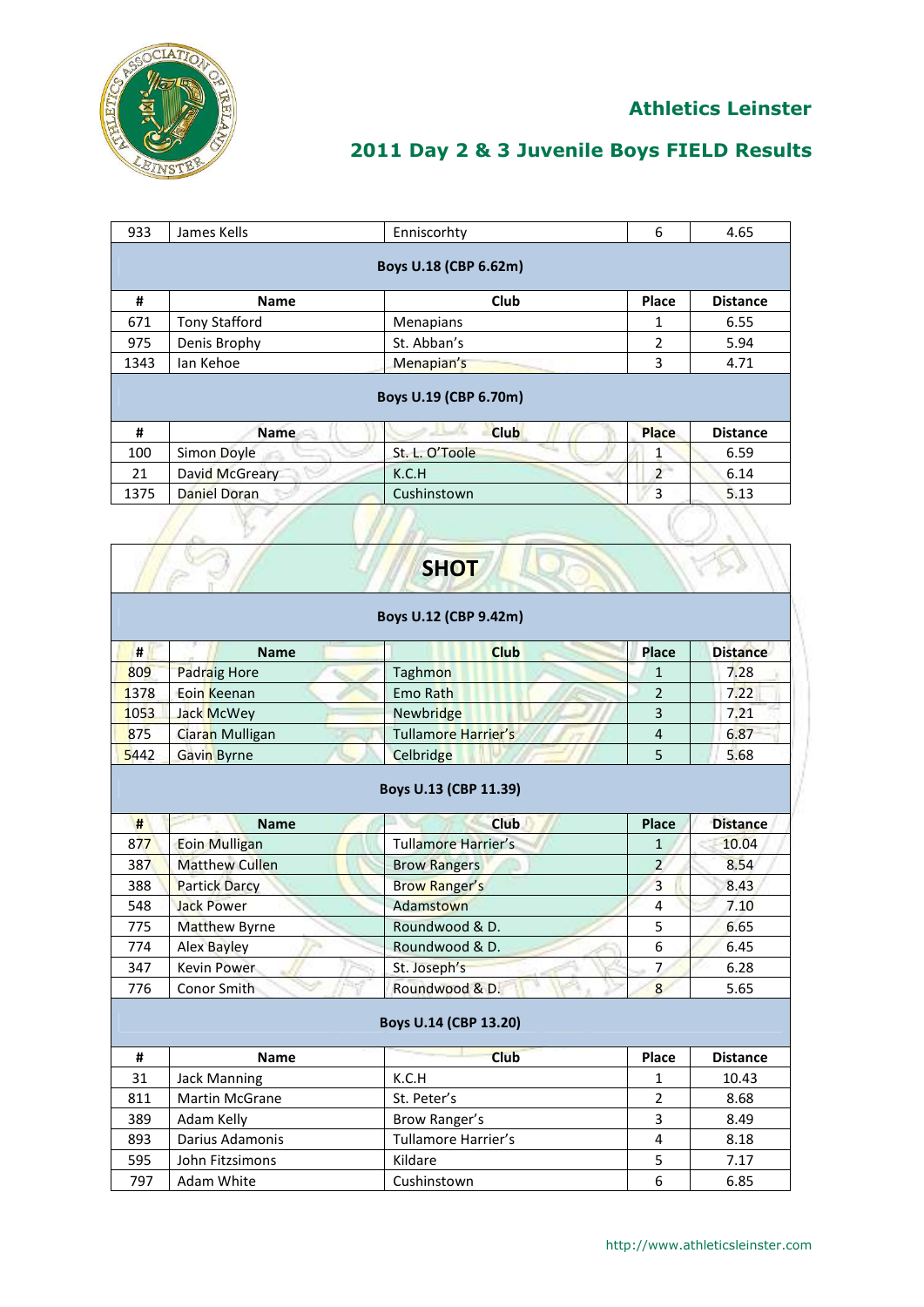

| 621            | Scott Dorian                         | St. Gerard's               | $\overline{7}$ | 6.79            |  |  |
|----------------|--------------------------------------|----------------------------|----------------|-----------------|--|--|
| 551            | Sean Goodbyrne                       | Celbridge                  | 8              | 6.69            |  |  |
|                |                                      |                            |                |                 |  |  |
|                |                                      | Boys U.15 (CBP 13.20m)     |                |                 |  |  |
| #              | <b>Name</b>                          | Club                       | Place          | <b>Distance</b> |  |  |
| 385            | John Joe Kelly                       | Celbridge                  | 1              | 12.91           |  |  |
| 755            | Eoin Sheridan                        | Mullingar Harrier's        | $\overline{2}$ | 10.88           |  |  |
| 937            | Mark O'Connor                        | Enniscorthy                | 3              | 9.76            |  |  |
| 6              | <b>Martin Mulhall</b>                | K.C.H                      | 4              | 9.75            |  |  |
| 786            | Shane Joyce                          | Cushinstown                | 5              | 9.27            |  |  |
| 544            | Ciaran Wilson                        | Celbridge                  | $6^{\circ}$    | 8.67            |  |  |
| 386            | <b>Thomas Quirke</b><br>$W_{\rm{m}}$ | <b>Brow Rangers</b>        | $\overline{7}$ | 8.31            |  |  |
| 791            | <b>Eoin Reynolds</b>                 | Cushinstown                | 8              | 8.15            |  |  |
|                |                                      |                            |                |                 |  |  |
|                |                                      | Boys U.16 (CBP 14.96m)     |                |                 |  |  |
| #              | <b>Name</b>                          | <b>Club</b>                | <b>Place</b>   | <b>Distance</b> |  |  |
| 981            | <b>Ger Curran</b>                    | St. Abban's                | $\mathbf{1}$   | 12.68           |  |  |
| 527            | <b>Daniel Finley</b>                 | Glenmore                   | $\overline{2}$ | 9.37            |  |  |
| 654            | <b>Ross Healy</b>                    | Na Fianna                  | $\overline{3}$ | 9.21            |  |  |
| 705            | Evan Foley                           | Gowran                     | $\overline{4}$ | 8.66            |  |  |
| 470            | <b>Eoin Murphy</b>                   | <b>Naas</b>                | 5              | 7.59            |  |  |
| 499            | James Durkan                         | Trim                       | 6              | 6.74            |  |  |
|                |                                      |                            |                |                 |  |  |
|                |                                      | Boys U.17 (CBP 14.69m)     |                |                 |  |  |
| $\pmb{\sharp}$ | <b>Name</b>                          | <b>Club</b>                | <b>Place</b>   | <b>Distance</b> |  |  |
| 888            | James Mulligan                       | <b>Tullamore Harrier's</b> | 1              | 12.38           |  |  |
|                |                                      |                            |                |                 |  |  |
|                |                                      | Boys U.18 (CBP 15.56m)     |                |                 |  |  |
| #              | <b>Name</b>                          | <b>Club</b>                | Place          | <b>Distance</b> |  |  |
| 656            | <b>Christopher Higgins</b>           | Na Fianna                  | $\mathbf{1}$   | 10.50           |  |  |
| 1490           | <b>Andrew Doyle</b>                  | Roundwood & D.             | $\overline{2}$ | 9.24            |  |  |
| 1370           | <b>Shane Aston</b>                   | Trim                       | $\overline{3}$ | 9.04            |  |  |
|                |                                      |                            |                |                 |  |  |
|                |                                      | Boys U.19 (CBP 14.44m)     |                |                 |  |  |
| #              | <b>Name</b>                          | <b>Club</b>                | Place          | <b>Distance</b> |  |  |
| 376            | Michael Kenny                        | Kildare                    | $\mathbf{1}$   | 9.81            |  |  |
| 513            | Charles Weir                         | Crookstown M/V             | $\overline{2}$ | 9.62            |  |  |
| 496            | Andrew Lynam                         | Trim                       | 3              | 8.88            |  |  |
| 1497           | Jack Common's                        | Greystones                 | 4              | 8.73            |  |  |
|                |                                      |                            |                |                 |  |  |